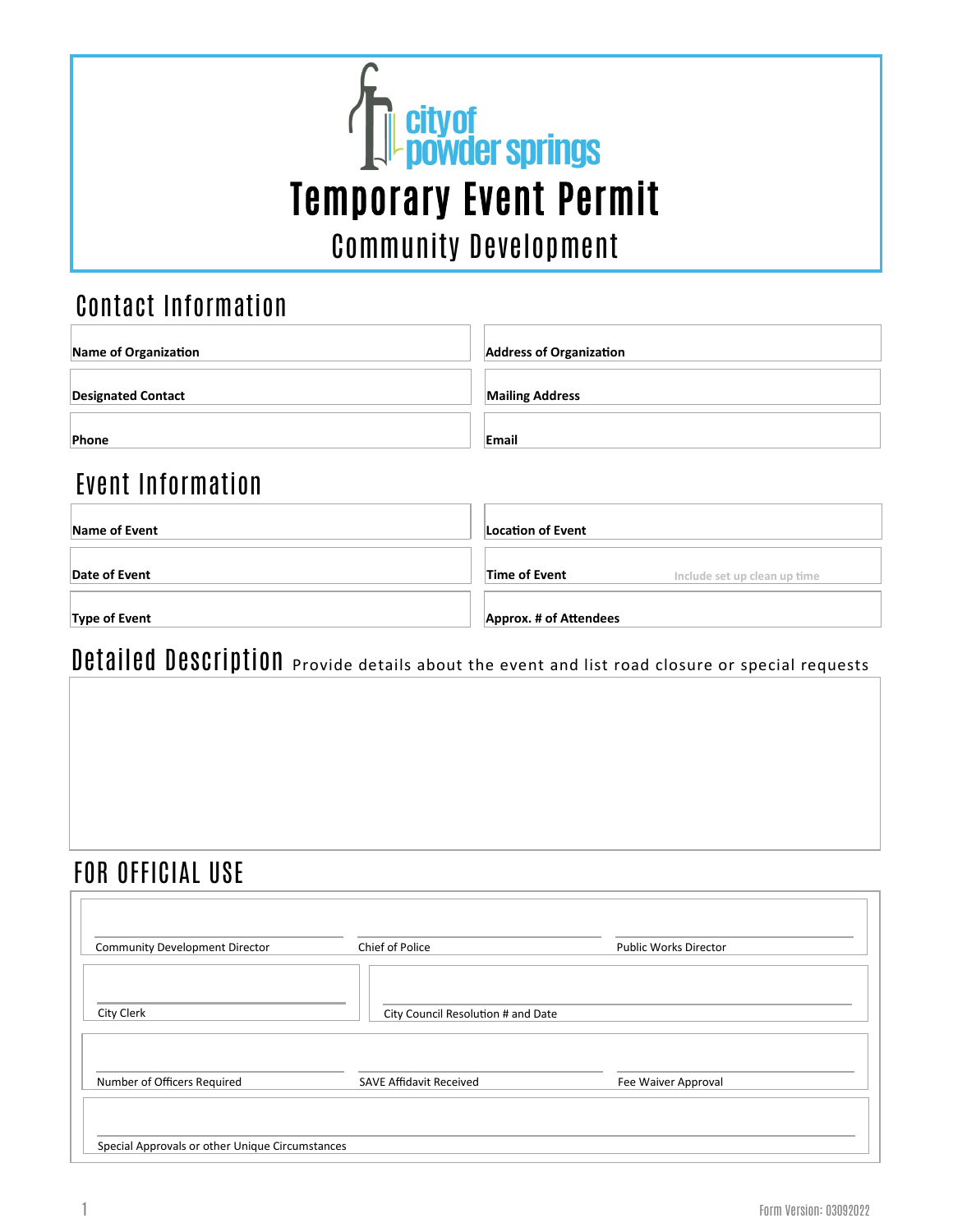

## Temporary Events Policy

- 1. All events applications must be submitted sixty(60) days prior to the event. Submit application to Community Development Department: **4181 Atlanta Street. Email: commdev@cityofpowdersprings.org. Phone: 770.943.1666**
- 2. Site Plan, Maps, Sign samples and dimensions, or other applicable visual exhibits are required with your permit application. Staff may request additional information where applicable.
- 3. There is a \$55.00 Event Permitting Fee payable at application submittal.
- 4. If required, there is a \$60.00 per off-duty officer/per hour charge for events (2 hour minimum) for road closures or traffic control. The need for and number of Officers will be determined by the Chief of Police.
- 5. All requests for street closures or use of public property must be approved by City Council. Requires additional time.
- 6. Upon approval, the Applicant must make the arrangements for officers and their fees with the Chief of Police.
- 7. Where applicable, the event Applicant is responsible for:
	- I. Set up and clean up of the event including trash pick up in all event areas.
	- II. Portable toilet rentals.
	- III. All event organization, supplies, registration, management, timing, and staging .
	- IV. Acquiring permits with County Health department for ANY food vendors participating in the event. Visit: CobbandDouglasPublicHealth.com for more information.

### Signature of Applicant and Release

Organizer agrees to abide by the above policy. City of Powder Springs is not responsible for any damages or loss. Organizer hereby indemnifies and agrees to hold harmless the event officers, committee members, staff and agents, the City of Powder Springs, Cobb County, and the State of Georgia, against all claims, liabilities, damages and expenses (including the expense of litigation and attorney's fees) asserted against or incurred by them arising in whole or in part out of Organizer's activities hereunder. Organizer agrees that City of Powder Springs may rescind this agreement and revoke immediately all of the rights of the Organizer, his/her agents or his/her employees to exhibit space at the event for violation of the policy or any ordinance of the City of Powder Springs or any law of the State of Georgia. Organizer represents that all information provided in the application is true and correct. By signing below, Organizer represents that he/she has read and understood all policies.

Signature Printed Name and Title Date